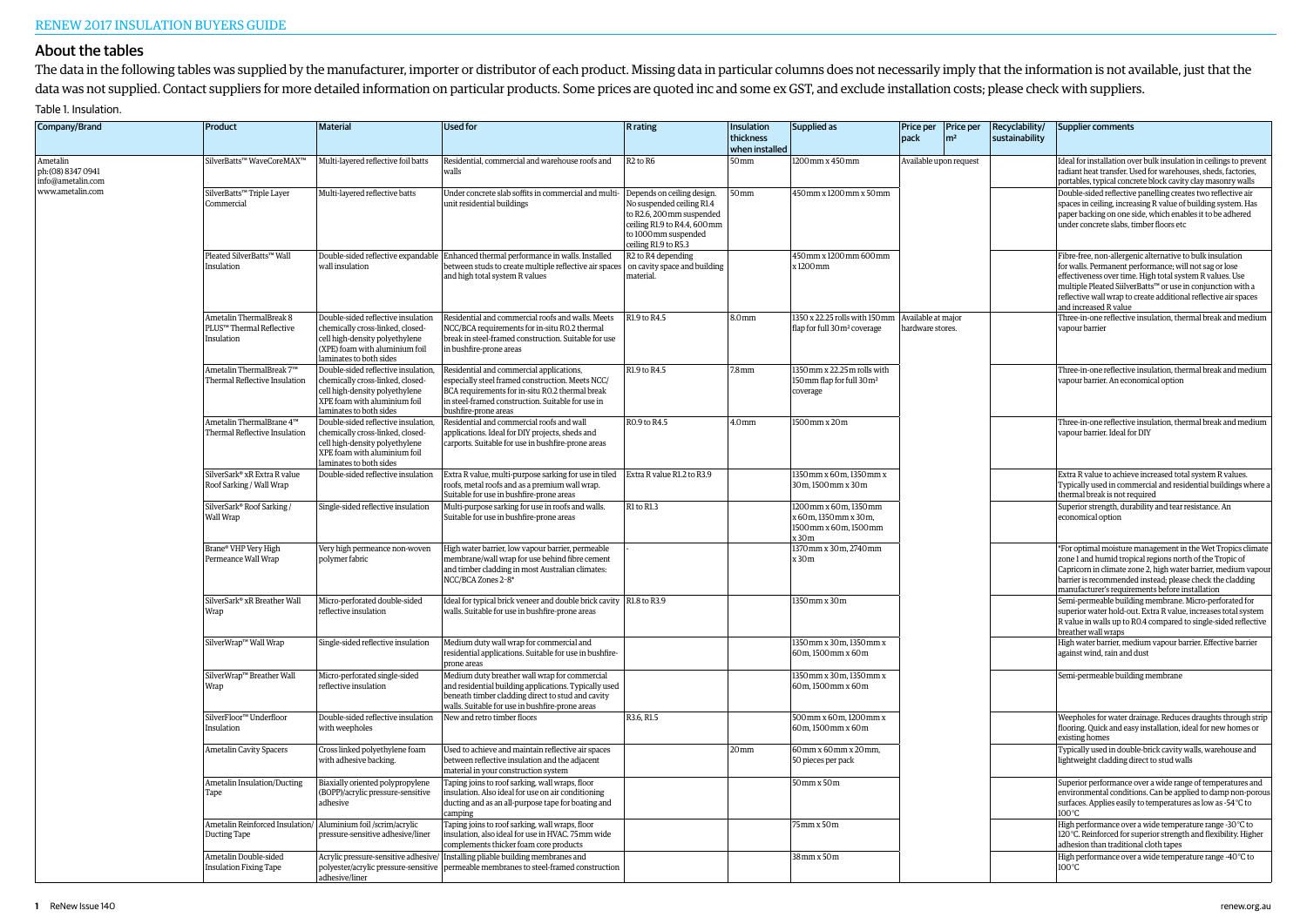| Company/Brand                                                                                                                                                                  | Product                                           | <b>Material</b>                     | <b>Used for</b>                                                                                                       | <b>R</b> rating                             | Insulation<br>thickness<br>when installed | Supplied as                                              | Price per   Price per<br>pack<br>$\mathsf{Im}^2$            | Recyclability/<br>sustainability                          | Supplier comments                                                                                                                                                                                      |
|--------------------------------------------------------------------------------------------------------------------------------------------------------------------------------|---------------------------------------------------|-------------------------------------|-----------------------------------------------------------------------------------------------------------------------|---------------------------------------------|-------------------------------------------|----------------------------------------------------------|-------------------------------------------------------------|-----------------------------------------------------------|--------------------------------------------------------------------------------------------------------------------------------------------------------------------------------------------------------|
| Australiasian Insulation Supplies<br>56 Cutler Rd Jandakot WA 6164<br>ph: (08) 9417 9494<br>customerservice@ais-group.com.au<br>www.ais-group.com.au<br>www.comfortwall.com.au | ROCKWOOL Rockfon                                  | Mineral wool                        | High-end acoustic wall and ceiling face panels                                                                        | N/A                                         | Product range<br>of 20 mm to<br>70mm      | Panels 1200 mm x 600 mm                                  | Prices available on<br>request                              | 100% renewable<br>resource, spun<br>from volcanic<br>rock | Can be installed to almost any surface for high levels of sound<br>control                                                                                                                             |
|                                                                                                                                                                                | ROCKWOOL SafeNSilent                              | Mineral wool                        | High-end wall, ceiling and floor acoustic batts                                                                       | N/A                                         | 64mm, 75mm<br>and 90mm                    | Batts 1200mm x 600mm                                     |                                                             | 100% recyclable                                           | Very high density and high acoustically performing batt                                                                                                                                                |
|                                                                                                                                                                                | ComfortWall Cavity Insulation                     | Mineral wool                        | Acoustic, fire, thermal and moisture in cavity walls                                                                  | R1.35 to R2.5                               | Product range<br>from 50mm to<br>96mm     | Installed product                                        |                                                             | Landfill-friendly                                         | Protects homes from heat, cold, noise, fire and moisture                                                                                                                                               |
| Autex <sub>P/L</sub>                                                                                                                                                           | Greenstuf Thermal and Acoustic Polyester          |                                     | Thermal and acoustic insulation                                                                                       | R1.5                                        |                                           | <b>Batts</b>                                             | Prices available                                            | Greenstuf                                                 | User-friendly, non-irritant, non-allergenic, odourless, non-toxic                                                                                                                                      |
| Melbourne ph: (03) 9457 6700                                                                                                                                                   | Batts                                             |                                     |                                                                                                                       | R2                                          |                                           |                                                          | on request                                                  | products are                                              | recycled and recyclable. Easy installation; can be torn along the                                                                                                                                      |
| Sydney ph: (02) 9756 3122<br>Perth ph: (08) 9355 1911                                                                                                                          |                                                   |                                     |                                                                                                                       | R2.5                                        |                                           |                                                          |                                                             | Declear-<br>certified. Autex                              | length. Long-term stability and performance 50+ years rating                                                                                                                                           |
| Queensland ph: (07) 3853 2600                                                                                                                                                  |                                                   |                                     |                                                                                                                       | R <sub>3</sub><br>R3.5, R4.0, R4.5          |                                           |                                                          |                                                             | is committed                                              |                                                                                                                                                                                                        |
| sales@autex.com.au                                                                                                                                                             | Roofing Blankets, foiled or                       |                                     |                                                                                                                       |                                             | 50 <sub>mm</sub>                          | One roll per pack, 18m <sup>2</sup> pack                 |                                                             | to quality and                                            |                                                                                                                                                                                                        |
| www.autex.com.au                                                                                                                                                               | unfoiled                                          |                                     |                                                                                                                       |                                             | 75mm                                      | coverage. 15m long by 1.2m                               |                                                             | environmental                                             |                                                                                                                                                                                                        |
|                                                                                                                                                                                |                                                   |                                     |                                                                                                                       |                                             | $ 100 \text{ mm}$                         | wide                                                     |                                                             | best practice<br>through our ISO                          |                                                                                                                                                                                                        |
|                                                                                                                                                                                |                                                   |                                     |                                                                                                                       |                                             | 50 <sub>mm</sub>                          |                                                          |                                                             | 9001 and ISO                                              |                                                                                                                                                                                                        |
|                                                                                                                                                                                |                                                   |                                     |                                                                                                                       |                                             | $75$ mm                                   |                                                          |                                                             | 14001 certified                                           |                                                                                                                                                                                                        |
|                                                                                                                                                                                |                                                   |                                     |                                                                                                                       |                                             | 100mm                                     |                                                          |                                                             | Quality and<br>Environmental<br>Management<br>Systems     |                                                                                                                                                                                                        |
|                                                                                                                                                                                | Autex Sound Blankets (ASB)                        | Polyester                           | Acoustic insulation                                                                                                   |                                             | ASB2: 50 mm                               | 16.5 m x 610 mm, two rolls per                           |                                                             |                                                           | Acoustic insulation with reasonable thermal properties.                                                                                                                                                |
|                                                                                                                                                                                |                                                   |                                     |                                                                                                                       |                                             | ASB3: 65mm                                | pack, to cover 10m <sup>2</sup>                          |                                                             |                                                           |                                                                                                                                                                                                        |
|                                                                                                                                                                                |                                                   |                                     |                                                                                                                       |                                             | ASB4: 75mm<br>ASB5: 85mm                  |                                                          |                                                             |                                                           |                                                                                                                                                                                                        |
|                                                                                                                                                                                | Autex Absorption Batts/or                         | Polyester: white/black              |                                                                                                                       | AAB14: Up to R1.6                           |                                           | 25mm. 50mm. 75mm.                                        |                                                             |                                                           | Acoustic insulation with reasonable thermal properties. Cut to                                                                                                                                         |
|                                                                                                                                                                                | Blanket (AAB)                                     |                                     |                                                                                                                       | AAB20: R0.56 to R2.24                       |                                           | $100 \,\mathrm{mm}$                                      |                                                             |                                                           | size to suit project. Items per pack and coverage dependent on                                                                                                                                         |
|                                                                                                                                                                                |                                                   |                                     |                                                                                                                       | AAB32: R0.66 to R2.64                       |                                           |                                                          |                                                             |                                                           | thickness and weight                                                                                                                                                                                   |
|                                                                                                                                                                                |                                                   |                                     |                                                                                                                       | AAB48: RO.73 to R2.94                       |                                           |                                                          |                                                             |                                                           |                                                                                                                                                                                                        |
|                                                                                                                                                                                | <b>Greenstuf Underfloor</b>                       | Polyester                           | Thermal insulation                                                                                                    | R1.5, R2.0, R2.5                            | 100mm to<br>120 mm                        | Three rolls per pack to cover<br>approx 17m <sup>2</sup> |                                                             |                                                           | User-friendly, non-irritant, non-allergenic, odourless, non-toxic<br>recycled and recyclable. Easy installation; can be torn along the<br>length. Long-term stability and performance 50+ years rating |
| Azelia Insulation Pty Ltd<br>ph: (03) 9792 2524<br>info@insulfluf.com                                                                                                          | Insulfluf                                         | 100% recycled cellulose             | Ceilings                                                                                                              | R2.5 to R5.0                                |                                           | Loose-fill blown in                                      | Call for pricing                                            |                                                           | Certified to AS 4859.1, 100% coverage, no gaps                                                                                                                                                         |
| www.insulfluf.com.au                                                                                                                                                           | <b>Polyester Batts</b>                            | Approx 60% recycled polyester       | Floors, walls and ceilings                                                                                            | R1.5 to R4.5                                |                                           | Various sizes available                                  |                                                             |                                                           | Supply or supply and install                                                                                                                                                                           |
|                                                                                                                                                                                | Glasswool Batts                                   | Up to 70% recycled glass            |                                                                                                                       | R1.3 to R6.0                                |                                           |                                                          |                                                             |                                                           |                                                                                                                                                                                                        |
| Cool or Cosy Natural Insulation<br>ph: (08) 8352 5588<br>www.coolorcosy.com.au                                                                                                 |                                                   |                                     | Cool or Cosy is yet to supply information for the guide. For an updated listing of their products, see their website. |                                             |                                           |                                                          |                                                             |                                                           |                                                                                                                                                                                                        |
| <b>CSR</b> Bradford<br>ph:1300 850 305<br>www.bradfordinsulation.com.au                                                                                                        | <b>Bradford Black insulation</b>                  | Glass wool batts                    | Ceilings and walls                                                                                                    | R <sub>2.5</sub> , R <sub>4.1</sub>         |                                           | 1160mm x 430mm,<br>1160mm x 580mm                        | To find a supplier go<br>to 'stockist lookup' on<br>website |                                                           | Low-allergen insulation that is safe to use in the homes of<br>allergy and asthma sufferers. Sustainably made with renewable<br>materials and natural organic binder                                   |
|                                                                                                                                                                                | Bradford Gold Wall insulation                     | Glass wool batts                    | Walls                                                                                                                 | R1.5, R2.0, R2.5, R2.7                      |                                           | 1160mm x 430mm,<br>1160mm x 580mm                        |                                                             |                                                           |                                                                                                                                                                                                        |
|                                                                                                                                                                                | Bradford Gold Ceiling insulation Glass wool batts |                                     | Ceilings                                                                                                              | R2.5, R3.0, R3.5, R4.1, R5.0,<br>R6.0, R7.0 |                                           | 1160mm x 430mm,<br>1160mm x 580mm                        |                                                             |                                                           |                                                                                                                                                                                                        |
|                                                                                                                                                                                | <b>Bradford SoundScreen</b>                       | Glass wool batts                    | Acoustic insulation                                                                                                   | R1.7, R2.0, R2.5, R3.1                      |                                           | 1160mm x 430mm,<br>1160mm x 580mm                        |                                                             |                                                           | Premium high-density acoustic insulation. Ideal for reducing<br>noise transfer between rooms                                                                                                           |
|                                                                                                                                                                                | <b>Bradford Optimo</b>                            | Glass wool batts                    | Underfloor insulation                                                                                                 | R <sub>2.1</sub> , R <sub>2.5</sub>         |                                           | 1160mm x 430mm,<br>1160mm x 580mm                        |                                                             |                                                           | Underfloor insulation for homes built suspended from the<br>ground                                                                                                                                     |
|                                                                                                                                                                                | <b>Bradford Anticon</b>                           | Glass wool blanket with foil facing | Metal roof insulation                                                                                                 | R1.3, R1.4, R1.8                            |                                           | Roll sizes of 1200 mm x 15m,<br>1200mm x 20m             |                                                             |                                                           |                                                                                                                                                                                                        |
|                                                                                                                                                                                | Bradford Polymax Thermal                          | Polyester batts                     | Ceilings and walls                                                                                                    | R1.5, R2.0, R2.5, R3.0, R3.5,<br>R4.0       |                                           | 1160mm x 430mm,<br>1160mm x 580mm                        |                                                             |                                                           |                                                                                                                                                                                                        |
|                                                                                                                                                                                | Bradford Polymax Acoustic                         | Polyester batts                     | Acoustic insulation                                                                                                   | R1.5, R2.0, R2.5                            |                                           | 1160mm x 430mm.<br>1160mm x 580mm                        |                                                             |                                                           |                                                                                                                                                                                                        |
|                                                                                                                                                                                | Bradford Thermoseal Wall<br>Wrap XP               | Reflective foil laminate            | Walls - thermal contribution                                                                                          | Depends upon installation                   |                                           | Roll sizes of 1.35m x 30m,<br>1.35m x 60m                |                                                             |                                                           |                                                                                                                                                                                                        |
|                                                                                                                                                                                | <b>Bradford Enviroseal</b><br>ProctorWrap RW      | Micro-porous membrane               | Walls - condensation control                                                                                          | N/A                                         |                                           | Roll sizes of 1.5m x 50m,<br>2.75m x 25m                 |                                                             |                                                           |                                                                                                                                                                                                        |
|                                                                                                                                                                                | <b>Bradford Thermoseal Roof</b><br>Tile Plus      | Reflective foil laminate            | Tiled roofs - thermal contribution                                                                                    | Depends upon installation                   |                                           | Roll sizes of 1.5m x 30m                                 |                                                             |                                                           |                                                                                                                                                                                                        |
|                                                                                                                                                                                | <b>Bradford Enviroseal</b><br>ProctorWrap HTR     | Micro-porous membrane               | Roofs (all) - condensation control                                                                                    | N/A                                         |                                           | Roll sizes of 1.5m x 50m                                 |                                                             |                                                           |                                                                                                                                                                                                        |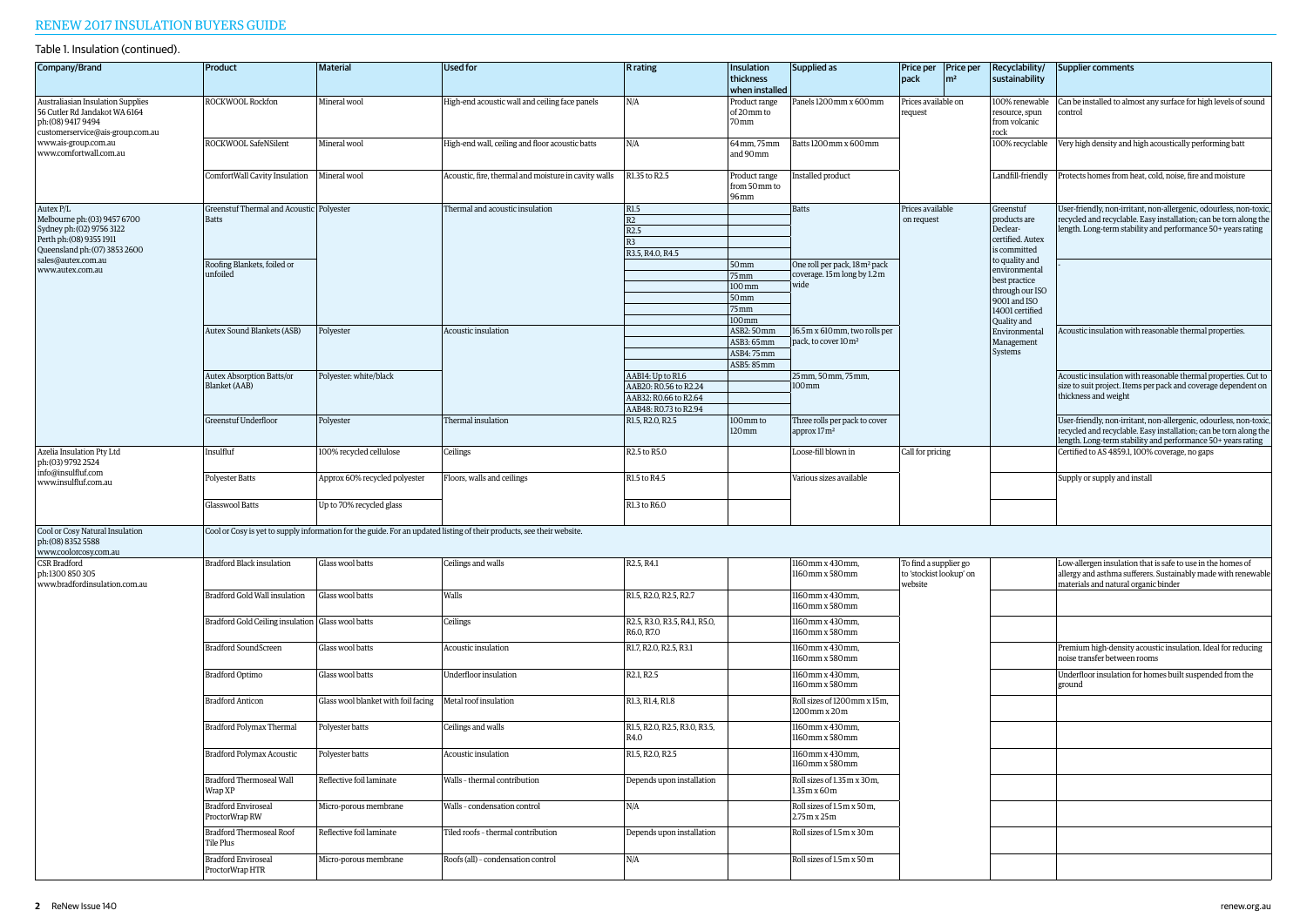| Company/Brand                                                                                 | Product                | Material                      | Used for                                                                                                                                          | <b>R</b> rating | Insulation<br>thickness<br>when installed | Supplied as                                                          | <b>pack</b>      | Price per Price per<br>$\mathsf{Im}^2$ | Recyclability/<br>sustainability                                | Supplier comments                                                                         |
|-----------------------------------------------------------------------------------------------|------------------------|-------------------------------|---------------------------------------------------------------------------------------------------------------------------------------------------|-----------------|-------------------------------------------|----------------------------------------------------------------------|------------------|----------------------------------------|-----------------------------------------------------------------|-------------------------------------------------------------------------------------------|
| Dynamic Composite Technologies<br>ph:1800 051 100<br>sales@dctech.com.au<br>www.dctech.com.au | DCT GA 300             | Extruded polystyrene (XPS)    | General application board suitable for commercial<br>and residential roofs, walls and floors                                                      | R1.0 to R4.3    |                                           | Rigid board 2500 mm x<br>600 mm; other sizes available<br>on request | Call for pricing |                                        |                                                                 | Green Star compliant, ISO 9001:2000, CFC/HCFC/HFC-free,<br>zero ozone depletion potential |
|                                                                                               | Dow Styrofoam          | Extruded polystyrene (XPS)    | Suitable for external render and cladding, ceilings,<br>under or over concrete slabs, suspended beam and<br>block, timber floors and roof gardens | R0.90 to R7.20  |                                           | Rigid board 2500 mm x<br>600mm: other sizes available<br>on request  |                  |                                        |                                                                 | Green Star compliant, CFC/HCFC-free, zero ozone depletion<br>potential                    |
|                                                                                               | Dow Tuff-R             | Polyisocyanurate (PIR)        | Car park soffits, cavity walls and underside of slab                                                                                              | R0.6 to R1.15   |                                           | Rigid board 1219mm x<br>2235mm                                       |                  |                                        |                                                                 | Green Star compliant, CFC/HCFC-free, zero ozone depletion<br>potential                    |
|                                                                                               | Dow Thermax Light Duty | Polyisocyanurate (PIR)        | An interior finish system for wall and ceilings in<br>metal, wood and concrete                                                                    | R0.60 to R3.50  |                                           | Rigid board 1219mm x<br>2235 mm                                      |                  |                                        | ISO 9705 certified, zero ozone depletion potential              |                                                                                           |
|                                                                                               | DCT PIR GP             | Polyisocyanurate (PIR)        | Car park soffits, cavity walls and underside of slab                                                                                              | R0.91 to R4.57  |                                           | 1200 mm x 2400 mm                                                    |                  |                                        |                                                                 |                                                                                           |
|                                                                                               | va-Q-tec               | Vacuum insulated panels (VIP) | Used wherever space is limited and excellent<br>thermal insulation is required                                                                    | R1.25 to R7.14  |                                           | Rigid board 500 mm x<br>600mm. 600mm x 1000mm                        |                  |                                        | Reduces heat fluxes, increased usable volume, long service life |                                                                                           |
| Enviroflex<br>ph: (03) 97533811<br>enviro@enviroflex.com.au<br>www.enviroflex.com.au          |                        |                               | Enviroflex is yet to supply information for the guide. For an updated listing of their products, see their website.                               |                 |                                           |                                                                      |                  |                                        |                                                                 |                                                                                           |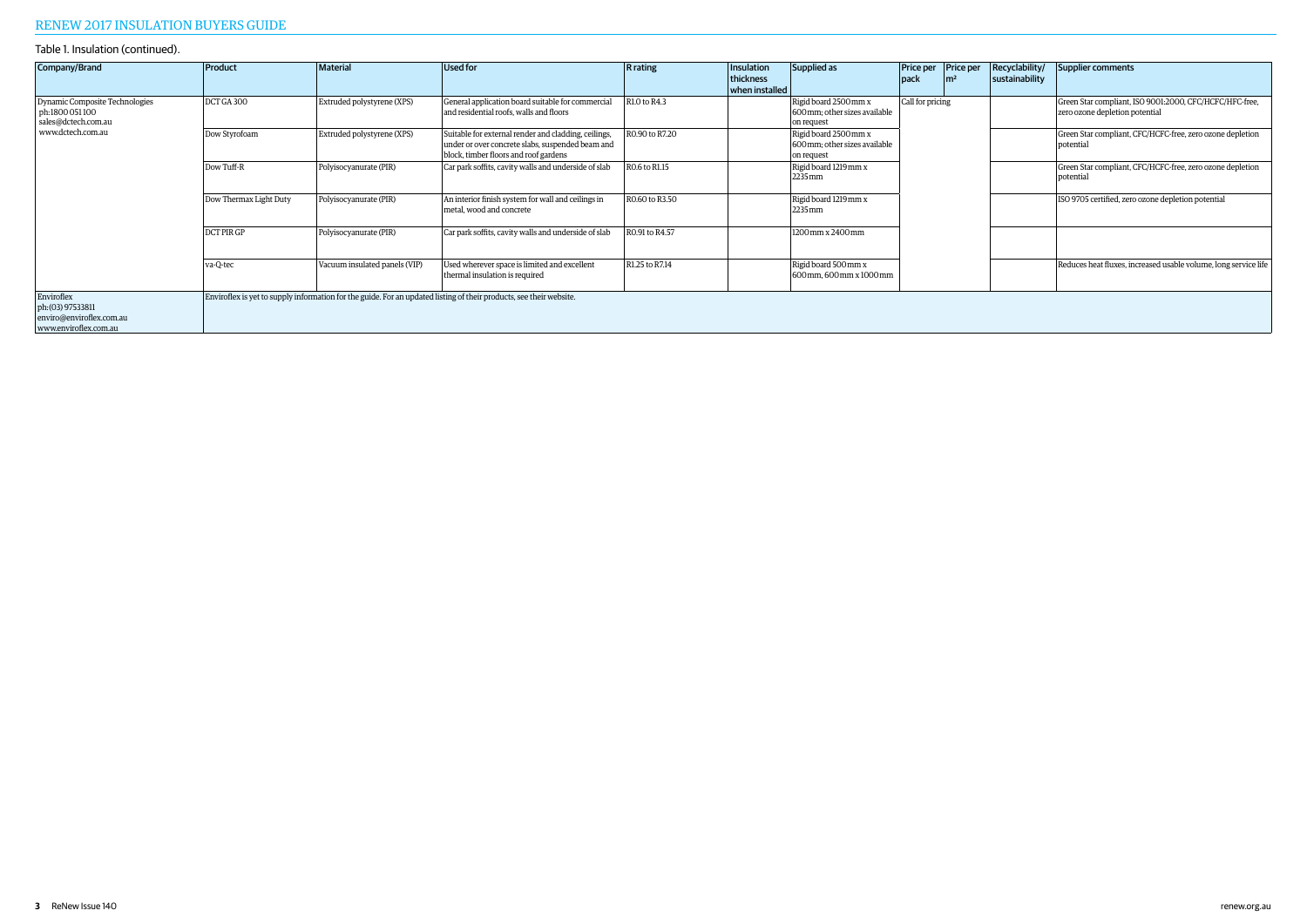| Company/Brand                                                                                                   | Product                                                          | <b>Material</b>                                                                                                   | <b>Used for</b>                                                                                                              | <b>R</b> rating                                               | Insulation<br>thickness                                                   | Supplied as                                                                      | pack                                                                                   | Price per   Price per<br>$\rm \mid m^2$ | Recyclability/<br>sustainability | Supplier comments                                                                                                                                                                      |  |
|-----------------------------------------------------------------------------------------------------------------|------------------------------------------------------------------|-------------------------------------------------------------------------------------------------------------------|------------------------------------------------------------------------------------------------------------------------------|---------------------------------------------------------------|---------------------------------------------------------------------------|----------------------------------------------------------------------------------|----------------------------------------------------------------------------------------|-----------------------------------------|----------------------------------|----------------------------------------------------------------------------------------------------------------------------------------------------------------------------------------|--|
|                                                                                                                 |                                                                  |                                                                                                                   |                                                                                                                              |                                                               | when installed                                                            |                                                                                  |                                                                                        |                                         |                                  |                                                                                                                                                                                        |  |
| Fletcher Insulation<br>Freecall: 1300 654 444<br>info@insulation.com.au<br>www.insulation.com.au                | Pink <sup>®</sup> Batts<br>Thermal Insulation                    | Glass wool                                                                                                        | Walls                                                                                                                        | R1.5, R2.0, R2.0 high density,<br>R2.5, R2.5 high density     | Ranges from<br>70mm up<br>to 130mm<br>depending on R<br>value             | Batts 1160mm x 430mm,<br>1160mm x 580mm, in packs                                | Contact for<br>prices                                                                  | Contact for<br>prices                   |                                  | Made from approx 80% recycled glass. Good Environment<br>Choice Ecolabel (GECA) certification, CodeMark and AS/NZS<br>489.1                                                            |  |
|                                                                                                                 |                                                                  |                                                                                                                   | Ceilings                                                                                                                     | R2.5, R3.0, R3.5,<br>R4.0, R5.0<br>and R6.0                   | Ranges from<br>130 mm up<br>to 250mm<br>depending on R<br>value           |                                                                                  |                                                                                        |                                         |                                  |                                                                                                                                                                                        |  |
|                                                                                                                 | Pink <sup>®</sup> Soundbreak <sup>®</sup> Acoustic<br>Insulation |                                                                                                                   |                                                                                                                              | Ceilings, upper floors and internal stud walls                | R1.7, R2.0,<br>R2.5, R2.7, R3.1                                           | Ranges from<br>60mm up<br>to 110 mm<br>depending on R<br>value                   |                                                                                        |                                         |                                  |                                                                                                                                                                                        |  |
|                                                                                                                 | Pink <sup>®</sup> Partition Acoustic<br>Insulation               |                                                                                                                   | Walls and ceilings                                                                                                           | R1.1, R1.2, R1.5, R1.8, R2.1,<br>R2.2, R2.5, R2.7, R3.0, R3.5 | Ranges from<br>50mm up<br>to 165mm<br>depending on R<br>value             | Batts 450mm or 600mm<br>wide, 1200mm or 2700mm<br>long                           |                                                                                        |                                         |                                  |                                                                                                                                                                                        |  |
|                                                                                                                 | <b>Permastop Building Blanket</b><br>Insulation                  | Glass wool and reflective foil<br>laminate                                                                        | Roof and walls for metal cladding                                                                                            | R1.3, R1.4, R1.8, R2.5, R3.0<br>and R3.6                      | Ranges from<br>55 mm up<br>to 130mm<br>depending on R<br>value            | Roll sizes of 6.5m x 1200 mm,<br>10m x 1200 mm, 15m x<br>1200 mm, 20 m x 1200 mm |                                                                                        |                                         |                                  | Glass wool building blanket faced with reflective foil laminate<br>of light, medium and heavy duty classifications. Provides<br>thermal and acoustic comfort, and condensation control |  |
|                                                                                                                 | Sisalation® Reflective Foil<br>Insulation                        | Reflective foil laminate                                                                                          | Tiled roofs, metal roofs, wall wrap, multi-purpose                                                                           | Please contact for specific<br>ratings                        | 0 <sub>mm</sub>                                                           | Roll sizes of 30 m x 1500 mm.<br>60m x 1500mm, 30m x<br>1350 mm, 60 m x 1350 mm  |                                                                                        |                                         |                                  | Manufactured in Australia for over 55 years                                                                                                                                            |  |
|                                                                                                                 | Sisalation® Foam Cell Insulation   Closed-cell cross-linked      | polyethylene (XPE) foam core with<br>reflective laminate & anti-glare<br>coating                                  | Roof and walls in residential, commercial and<br>shed liner                                                                  | Please contact for specific<br>ratings                        |                                                                           | 8.4mm x 1350mm x 22.25m<br>roll.<br>8.4mm x 1350mm x 33.44m<br>roll              |                                                                                        |                                         |                                  | Thermal break solution for steel-framed applications                                                                                                                                   |  |
|                                                                                                                 | Polyester Thermal Insulation                                     | Polyester                                                                                                         | Walls                                                                                                                        | R1.0 to R2.5 depending on<br>application                      | 75mm to 90mm                                                              | Batts 1160mm x 430mm,<br>1160mm x 580mm, in packs                                |                                                                                        |                                         |                                  | Made from polyester formed into an insulation blanket. Soft to<br>handle and easy to install                                                                                           |  |
|                                                                                                                 |                                                                  |                                                                                                                   | Ceilings                                                                                                                     | R2.0 to R4.0 depending on<br>application                      | Ranges from<br>$120 \,\mathrm{mm}$<br>to 210mm<br>depending on R<br>value |                                                                                  |                                                                                        |                                         |                                  |                                                                                                                                                                                        |  |
|                                                                                                                 | Polyester Underfloor Insulation                                  |                                                                                                                   | Suspended floors                                                                                                             | R1.5, R2.0                                                    | 90mm and<br>100mm                                                         | Roll sizes of 11.6 m x 430 mm or<br>450mm in packs                               |                                                                                        |                                         |                                  |                                                                                                                                                                                        |  |
|                                                                                                                 | Polyester Acoustic Insulation                                    |                                                                                                                   | Walls                                                                                                                        | R1.5 to R4.5 depending on<br>application                      | Ranges from<br>75mm up<br>to 200mm<br>depending on R<br>value             | Batts 1160mm x 430mm,<br>1160mm x 580mm, in packs                                |                                                                                        |                                         |                                  |                                                                                                                                                                                        |  |
|                                                                                                                 | Sisalboard™ Insulation                                           | Expanded polystyrene insulation<br>and reflective foil                                                            | Double-brick walls or external studwork in brick<br>veneer                                                                   | RO.25, RO.35, RO.50, RO.75<br>and R1.25                       | Ranges from<br>10mm up<br>to 150mm<br>depending on R<br>value             | Sheet sizes of 2400 mm x<br>1200 mm or 2700 mm x<br>1200 mm, in packs only       |                                                                                        |                                         |                                  | Minimum order quantities apply. Cutting to size and thickness<br>can be arranged                                                                                                       |  |
|                                                                                                                 | PIRFORMATHERM®                                                   | Thermoset polyisocyanurate foam<br>core with reflective foil laminate<br>and kraft paper forming a rigid<br>board | Roof and walls                                                                                                               | R1.14 to R4.55 depending on<br>application                    | Ranges from<br>25mm up<br>to 100mm<br>depending on R<br>value             | Sheet size 2400 mm x<br>1200 mm in pack only                                     |                                                                                        |                                         |                                  | Super high-performance rigid thermoset resin insulation                                                                                                                                |  |
| Foamex<br>www.foamex.com.au                                                                                     |                                                                  |                                                                                                                   | Foamex is yet to supply information for the guide. For an updated listing of their products, see their website.              |                                                               |                                                                           |                                                                                  |                                                                                        |                                         |                                  |                                                                                                                                                                                        |  |
| Foilboard Australia P/L<br>www.foilboard.com.au                                                                 |                                                                  |                                                                                                                   | Foilboard Australia is yet to supply information for the guide. For an updated listing of their products, see their website. |                                                               |                                                                           |                                                                                  |                                                                                        |                                         |                                  |                                                                                                                                                                                        |  |
| GI Building Sciences Pty Ltd<br>ph:1300 308 164<br>contact@greeninsulation.com.au<br>www.greeninsulation.com.au | Reflecta Shield Reflecta Cell<br>Reflecta Guard<br>Foil Tape     | Aluminium scrim reinforced<br>double-layer foil, polyethylene<br>bubble inner layer                               | Roofs, ceilings, walls, floors and garage doors                                                                              | R1.5 to R3.2 depending on<br>the product and application      |                                                                           | Roll sizes of 1500mm wide x<br>20m long                                          | Please contact<br>your nearest Green<br>Insulation distributor                         |                                         |                                  | Comes with a unique polymer coating applied to the top<br>aluminium foil layer to prevent oxidisation and corrosion                                                                    |  |
|                                                                                                                 | <b>CRIS</b>                                                      | Patented high-performance<br>double-layer aluminium foil<br>system, polyethylene bubble<br>inner layer            | Roofs                                                                                                                        | R3.2 to R7.1 depending on the<br>roof design and application  |                                                                           |                                                                                  | Please contact Green<br><b>Insulation Commercial</b><br>Project Team on 1300<br>308165 |                                         |                                  |                                                                                                                                                                                        |  |
| Higgins Insulation<br>www.higginsinsulation.com.au                                                              |                                                                  |                                                                                                                   | Higgins Insulation is yet to supply information for the guide. For an updated listing of their products, see their website.  |                                                               |                                                                           |                                                                                  |                                                                                        |                                         |                                  |                                                                                                                                                                                        |  |
| Insulbloc Australia Pty Ltd<br>www.insulbloc.com.au                                                             |                                                                  |                                                                                                                   | Insulbloc is yet to supply information for the guide. For an updated listing of their products, see their website.           |                                                               |                                                                           |                                                                                  |                                                                                        |                                         |                                  |                                                                                                                                                                                        |  |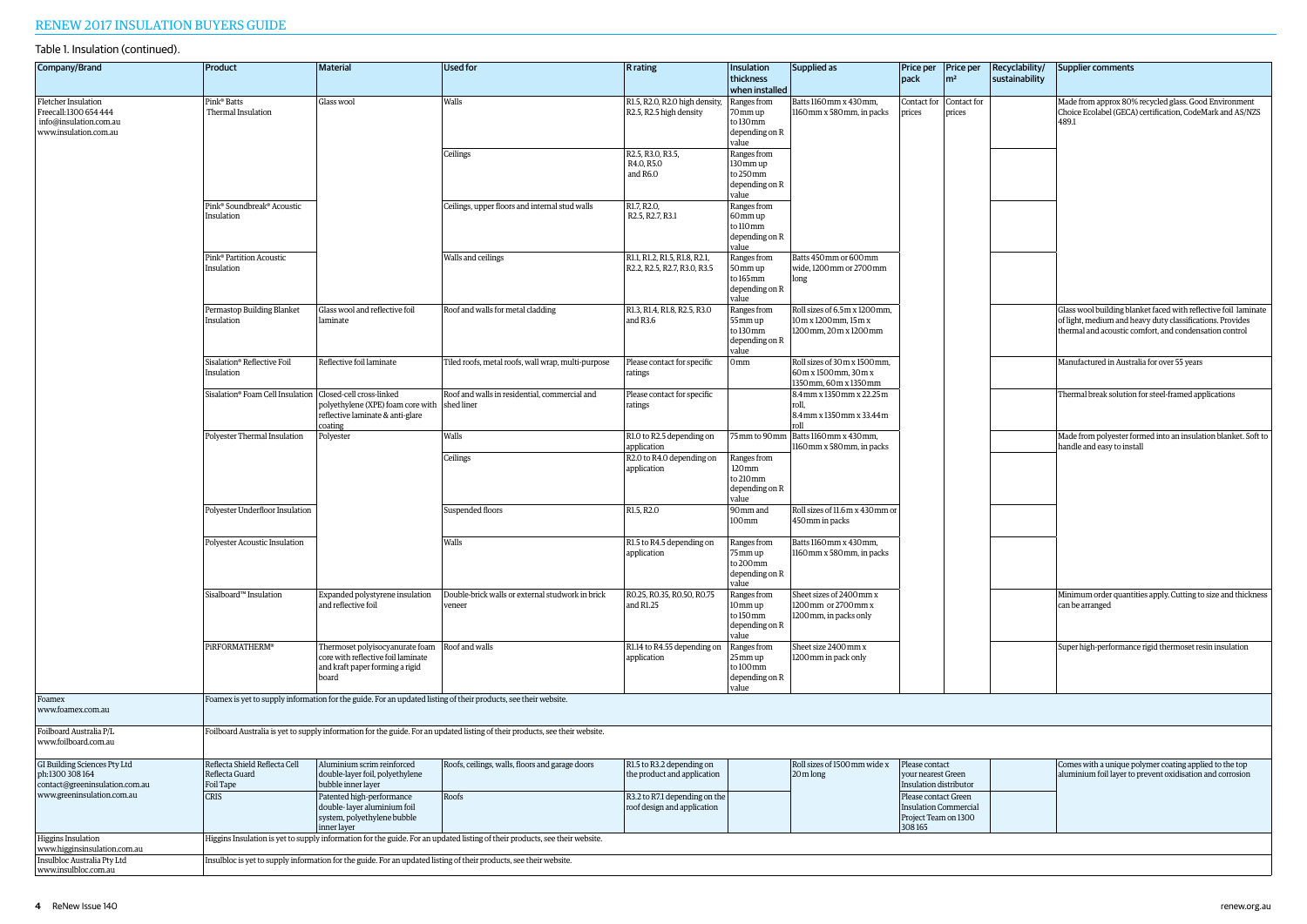| Company/Brand                                                                  | Product                                 | <b>Material</b>                                                                                                                                                                                                                       | <b>Used for</b>                                                                                                           | <b>R</b> rating                           | Insulation<br>thickness<br>when installed | Supplied as                                                                                      | Price per<br>pack          | <b>Price per</b><br>$\rm{m}^2$ | Recyclability/<br>sustainability | Supplier comments                                                                                                                           |
|--------------------------------------------------------------------------------|-----------------------------------------|---------------------------------------------------------------------------------------------------------------------------------------------------------------------------------------------------------------------------------------|---------------------------------------------------------------------------------------------------------------------------|-------------------------------------------|-------------------------------------------|--------------------------------------------------------------------------------------------------|----------------------------|--------------------------------|----------------------------------|---------------------------------------------------------------------------------------------------------------------------------------------|
| Kingspan Insulation<br>ph:1300 247 235<br>info@kingspaninsulation.com.au       | Glareshield                             | Aluminium foil/single-layer<br>polyethylene bubble wrap                                                                                                                                                                               | Roofs                                                                                                                     | R1.0 to R3.1, depending on<br>application |                                           | Roll sizes of 1350 mm x 22.25m                                                                   |                            |                                |                                  |                                                                                                                                             |
| www.kingspaninsulation.com.au<br>State distributors available                  | Insulbreak                              | Aluminium foil/closed-cell,<br>physically cross-linked foam                                                                                                                                                                           | Steel-framed walls and roofs                                                                                              | R1.3 to R2.7, depending on<br>application |                                           |                                                                                                  |                            |                                |                                  | Thermal break solution for steel-framed applications                                                                                        |
|                                                                                | Permicav XV                             | Aluminium foil/closed-cell,<br>physically cross-linked foam with<br>perforations for vapour permeance                                                                                                                                 | Cavity walls and brick veneer walls                                                                                       | R1.7 to R2.0, depending on<br>application |                                           |                                                                                                  |                            |                                |                                  | Vapour-permeable insulation for cavity walls and brick veneer<br>walls                                                                      |
|                                                                                | Permishield                             | Aluminium foil/closed cell,<br>physically cross-linked foam with<br>perforations for vapour permeance                                                                                                                                 | Lightweight-cladded walls                                                                                                 | R1.6 to R2.1, depending on<br>application |                                           |                                                                                                  |                            |                                |                                  | Vapour-permeable insulation for steel-framed cladded walls                                                                                  |
|                                                                                | Permifloor                              | Aluminium foil/closed-cell,<br>physically cross-linked foam with<br>perforations for water-permeance                                                                                                                                  | Suspended framed floors                                                                                                   | R1.2 to R3.3, depending on<br>application |                                           | Roll size of 1350 mm x 33.33 m                                                                   |                            |                                |                                  | Water-permeable insulation for suspended framed floors                                                                                      |
|                                                                                | Permifloor 500                          |                                                                                                                                                                                                                                       |                                                                                                                           |                                           |                                           | Two 500mm x 30m rolls<br>per pack                                                                |                            |                                |                                  | Water-permeable insulation for suspended framed floors. Pre-<br>cut to 500mm widths to suit timber-framed floors                            |
|                                                                                | Kooltherm K3 Floor Board                | Fibre-free rigid thermoset resin<br>insulation core, sandwiched<br>between tissue-based facings                                                                                                                                       | Concrete slabs on ground                                                                                                  | R1.2, R1.4, R1.9, R2.5                    |                                           | 2400mm x 1200mm boards<br>(2.88m <sup>2</sup> ), 25mm to 50mm<br>thick                           |                            |                                |                                  | Super high-performance rigid phenolic insulation for concrete<br>slabs on ground                                                            |
|                                                                                | Kooltherm K8 Cavity Board               | Fibre-free rigid thermoset-modified Cavity walls<br>resin insulation core, sandwiched<br>between two layers of reflective,<br>low emissivity composite foil                                                                           |                                                                                                                           | R1.2, R1.9                                |                                           | 2400mm x 514mm boards<br>(1.23m <sup>2</sup> ), 25mm to 40mm<br>thick                            |                            |                                |                                  | Super high-performance rigid phenolic insulation for cavity<br>walls                                                                        |
|                                                                                |                                         | Kooltherm K10 FM Soffit Board Fibre-free rigid thermoset-modified Concrete soffits<br>resin insulation core, sandwiched<br>between an upper tissue-based<br>facing and a lower facing of highly<br>reflective aluminium foil          |                                                                                                                           | R1.2 to R4.5, depending on<br>thickness   |                                           | 2400mm x 1200mm boards<br>(2.88m <sup>2</sup> ), 25mm to 90mm<br>thick                           |                            |                                |                                  | Super high-performance rigid phenolic insulation for concrete<br>soffits                                                                    |
|                                                                                | Kooltherm K17 Insulated<br>Plasterboard | Fibre-free rigid thermoset-modified Solid masonry/concrete walls<br>resin insulation core, sandwiched<br>between a front facing of tapered-<br>edge gypsum-based plasterboard,<br>and a reverse tissue-based facing                   |                                                                                                                           | R1.3 to R4.1, depending on<br>thickness   |                                           | 2400mm x 1200mm boards<br>(2.88m <sup>2</sup> ), 35mm to 90mm<br>thick (inc. 10 mm plasterboard) |                            |                                |                                  | Two-in-one rigid phenolic insulation and plasterboard                                                                                       |
|                                                                                | Kooltherm K18 Insulated<br>Plasterboard | Fibre-free rigid thermoset-modified   Framed walls and raked ceilings<br>resin insulation core, sandwiched<br>between a front facing of tapered-<br>edge gypsum-based plasterboard,<br>and a reverse facing of low<br>emissivity foil |                                                                                                                           |                                           |                                           |                                                                                                  |                            |                                |                                  | Two-in-one rigid phenolic insulation and plasterboard                                                                                       |
| Knauf Insulation<br>www.knaufinsulation.com.au                                 |                                         |                                                                                                                                                                                                                                       | Knauf Insulation is yet to supply information for the guide. For an updated listing of their products, see their website. |                                           |                                           |                                                                                                  |                            |                                |                                  |                                                                                                                                             |
| NRG Building Systems Aust Pty Ltd<br>2/13-15 Octal St<br>Yatala Qld 4207       | NRG Greenbatts                          | Expanded polystyrene                                                                                                                                                                                                                  | Underfloor, walls, ceiling                                                                                                | R1.85<br>R2.11                            | 50 <sub>mm</sub><br>60 <sub>mm</sub>      | 1200 mm x 420/575 mm x<br>50mm<br>1200 mm x 420/575 mm x                                         | Please contact for pricing |                                |                                  | Vermin-retardant, fire-retardant                                                                                                            |
| ph: (07) 3382 7742<br>sales@nrggreenboard.com<br>www.nrggreenboard.com         |                                         |                                                                                                                                                                                                                                       |                                                                                                                           | R <sub>2.76</sub>                         | 85mm                                      | 60 <sub>mm</sub><br>1200 mm x 425/575 mm x<br>85 <sub>mm</sub>                                   |                            |                                |                                  |                                                                                                                                             |
| Polyair<br>www.reflectiveinsulation.com.au                                     |                                         | Polyair is yet to supply information for the guide. For an updated listing of their products, see their website.                                                                                                                      |                                                                                                                           |                                           |                                           |                                                                                                  |                            |                                |                                  |                                                                                                                                             |
| Polyester Solutions<br>ph: (03) 9770 8281<br>rachael@polyestersolutions.com.au | <b>Wool Batts</b>                       | Wool polyester blend                                                                                                                                                                                                                  | Walls and ceilings                                                                                                        | R1.5, R2.0, R3.5, R4.0                    |                                           | Batts 1170mm long by 430mm   Available on request<br>or 580mm wide                               |                            |                                |                                  | May contain industrial recycled wool up to 50%                                                                                              |
| www.polyestersolutions.com.au                                                  | <b>Underfloor Insulation</b>            | 100% polyester                                                                                                                                                                                                                        | Thermal/acoustic insulation                                                                                               | R1.5, R2.0                                | 90 <sub>mm</sub>                          | Roll sizes of 450mm x 10m                                                                        |                            |                                |                                  | User-friendly, non-irritant, non-allergenic, odourless, non-                                                                                |
|                                                                                |                                         |                                                                                                                                                                                                                                       |                                                                                                                           | R <sub>2.5</sub> , R <sub>3.0</sub>       | 140mm to<br>160 <sub>mm</sub>             | Roll sizes of 450mm x 8m                                                                         |                            |                                |                                  | toxic, recycled and recyclable. Easy installation; can be torn<br>along the length. Long-term stablity and performance, 50+<br>years rating |
|                                                                                | POLYBATTS wall and ceiling<br>batts     | 100% polyester                                                                                                                                                                                                                        | Thermal wall and ceiling insulation                                                                                       | R1.5<br>R <sub>2.0</sub>                  | 90mm<br>90 <sub>mm</sub>                  | Batts 430/580mm x 1170mm                                                                         |                            |                                |                                  |                                                                                                                                             |
|                                                                                |                                         |                                                                                                                                                                                                                                       |                                                                                                                           | R2.5                                      | 165 mm                                    |                                                                                                  |                            |                                |                                  |                                                                                                                                             |
|                                                                                |                                         |                                                                                                                                                                                                                                       |                                                                                                                           | R3.0                                      | 185mm                                     |                                                                                                  |                            |                                |                                  |                                                                                                                                             |
|                                                                                |                                         |                                                                                                                                                                                                                                       |                                                                                                                           | R3.5<br>R4.0                              | 200mm<br>240mm                            |                                                                                                  |                            |                                |                                  |                                                                                                                                             |
|                                                                                |                                         |                                                                                                                                                                                                                                       |                                                                                                                           | R4.5                                      | 240mm                                     |                                                                                                  |                            |                                |                                  |                                                                                                                                             |
|                                                                                | <b>WALLBLOCK Poly Batts</b>             | 100% polyester                                                                                                                                                                                                                        | Acoustic wall and ceiling insulation                                                                                      | R1.5                                      | 75mm                                      |                                                                                                  |                            |                                |                                  | Green Star-rated                                                                                                                            |
|                                                                                |                                         |                                                                                                                                                                                                                                       |                                                                                                                           | R <sub>2.0</sub><br>R2.5                  | 90mm<br>90mm                              |                                                                                                  |                            |                                |                                  |                                                                                                                                             |
| Polyfoam Australia<br>www.polyfoam.com.au                                      |                                         |                                                                                                                                                                                                                                       | Polyfoam is yet to supply information for the guide. For an updated listing of their products, see their website.         |                                           |                                           |                                                                                                  |                            |                                |                                  |                                                                                                                                             |